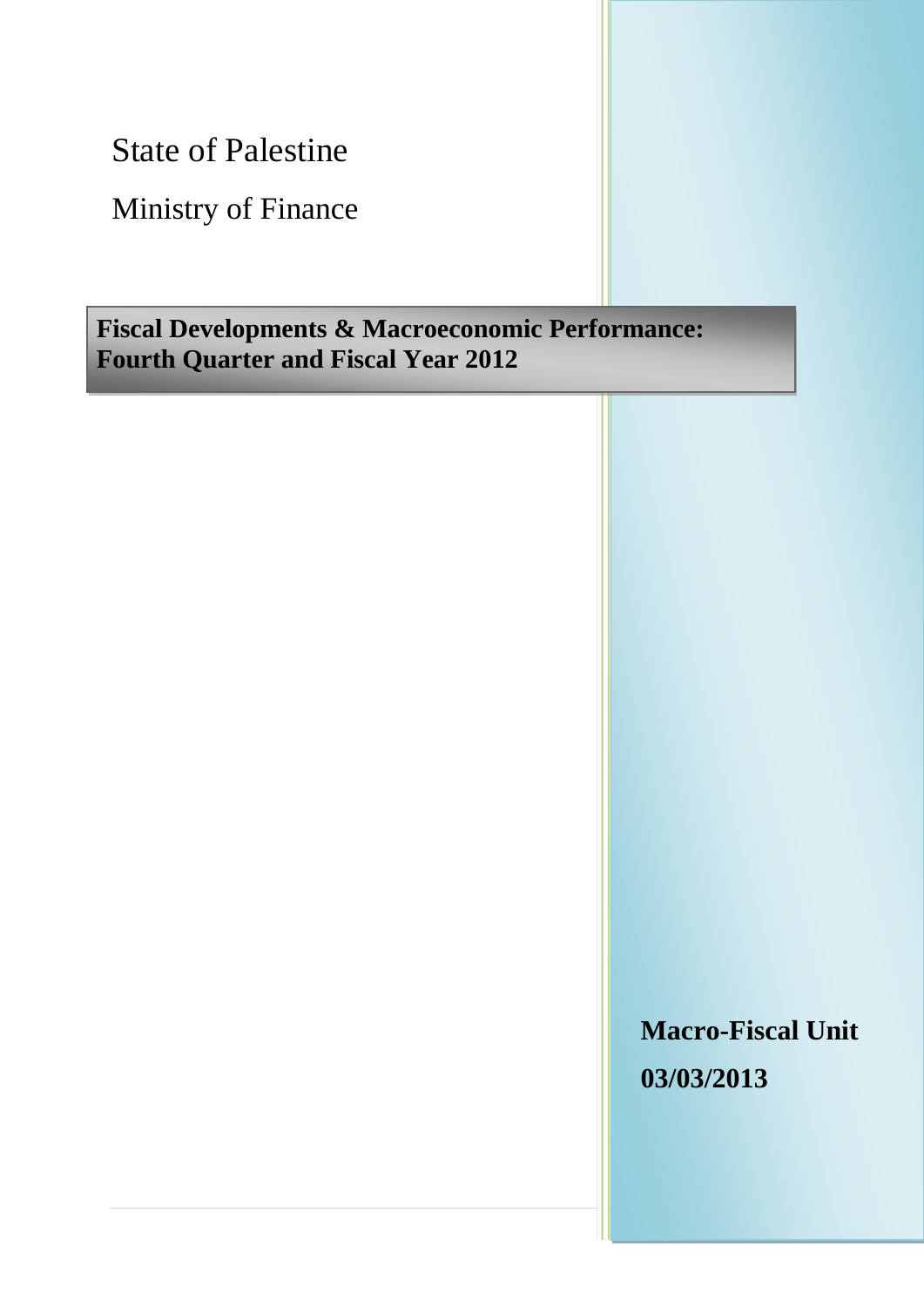## **Section 1: Palestinian Territory Macroeconomic Performance in 2012:**

GDP: According to preliminary estimates published by PCBS<sup>1</sup> (Tables 1A and 1B), Palestinian Territory<sup>2</sup> real GDP grew by 6.1% in the first three quarters of 2012 compared to 12.0% during the same period of 2011. Palestinian Territory GDP for the 3rd quarter 2012 of USD 1,707.9 million at constant prices declined by 2.7% over Q2 2012 and increased by 5.5% over Q3 2011.

In the West Bank real GDP in the first nine months of 2012 increased by 5.5% compared to the same period in 2011. Real West Bank GDP for the 3rd quarter 2012 was USD 1,256 million, a decline of 2.2% over Q2 2012, and an increase of 5.1% over Q3 2011.The origin of the growth in West Bank is the expansion of the Services by 10.7% in the first 9 months of 2012, while Public Administration, Security and Construction sectors retrenched as a consequence of the financial crisis faced by the PA. The growth of Construction sector in the West Bank is expected to continue its decline in 2013 as a result of a sharp increase in the supply of housing over the past three years and the uncertainty created by delayed payments of salaries and questions raised about PNA sustainability.

In Gaza real GDP in the first nine months of 2012 increased by 7.7% compared to the same period in 2011. GDP for the 3rd quarter 2012 at constant prices was USD 452 million for the Gaza Strip, a decline of 4% over Q2 2012, and an increase of 6.7% over Q3 2011. The construction activity increased by 39% during Jan-Sep 2012 over the same period 2011 reflecting the relaxation of the import restrictions and increasing imports of construction material from Egypt through the tunnels. On the other hand, the Agricultural and forestry output declined by 37%.

| Table 1A. Palestinian Territory Real GDP*(USD million). |         |                      |                      |  |  |  |
|---------------------------------------------------------|---------|----------------------|----------------------|--|--|--|
|                                                         | Q3 2012 | Q3 12 over Q2 12 (%) | Q3 12 over Q3 11 (%) |  |  |  |
| Gaza                                                    | 451.8   | $-4.0%$              | 6.7%                 |  |  |  |
| <b>West Bank</b>                                        | 1256.1  | $-2.2%$              | 5.1%                 |  |  |  |
| <b>Palestinian Territory</b>                            | 1,707.9 | $-2.7%$              | 5.5%                 |  |  |  |

\*Base Year 2004

| Table 1B. Palestinian Territory Real GDP* (USD million). |                                                                           |                     |                     |              |  |  |
|----------------------------------------------------------|---------------------------------------------------------------------------|---------------------|---------------------|--------------|--|--|
|                                                          | <b>Jan-Sep 2012/</b><br>Jan-Sep 2011/<br>Jan-Sep 2010/<br><b>Real GDP</b> |                     |                     |              |  |  |
|                                                          | Q1-Q3 12                                                                  | <b>Jan-Sep 2011</b> | <b>Jan-Sep 2010</b> | Jan-Sep 2009 |  |  |
| Gaza                                                     | 1336.4                                                                    | 7.7%                | 18.2%               | 12.8%        |  |  |
| <b>West Bank</b>                                         | 3727.7                                                                    | 5.5%                | 10.0%               | 8.7%         |  |  |
| <b>Palestinian Territory</b>                             | 5064.1                                                                    | 6.1%                | 12.0%               | 9.7%         |  |  |

\*Base Year 2004

**.** 

Economic activity in the Palestinian territory has slowed down significantly in the first 9 months of 2012 compared to first 9 months of recent years (Table 1B) as the growth rate decreased by half from double digit growth in 2011 (12%) to 6.1% in 2012. This downward trend can be witnessed in both West Bank and Gaza. Our projections for the full year 2012 reveal further reduction in economic growth in the Palestinian Territory to about 5.5% which is lower than the growth rate which was projected in the budget for 2012 of 6.2%.

<sup>&</sup>lt;sup>1</sup>PCBS, "Press Report, Preliminary Estimates of Quarterly National Accounts (Third Quarter 2012)", December 20, 2012.  $^{2}$ Palestinian Territory\*: exclude those parts of Jerusalem which were annexed by Israel in 1967.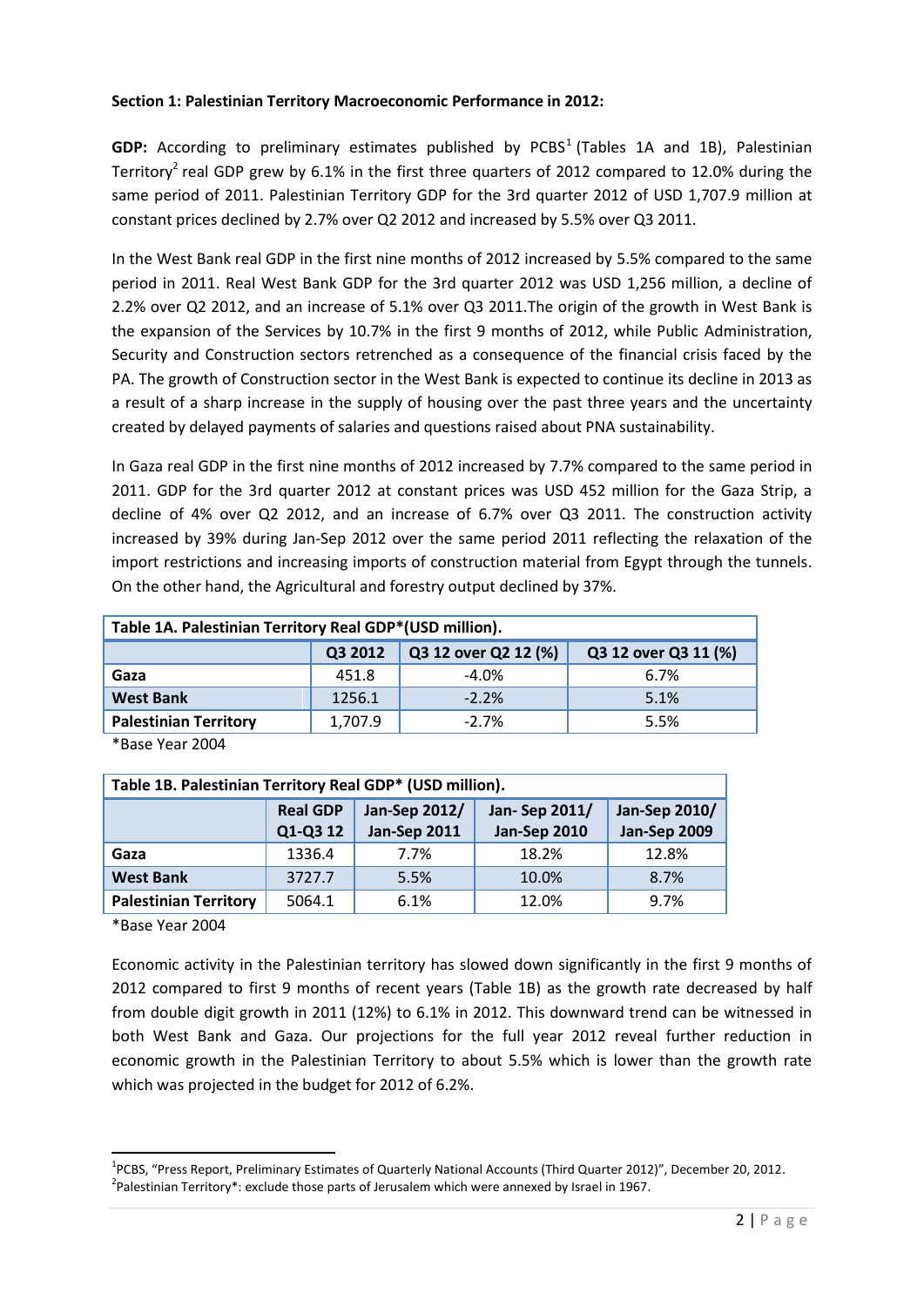The shortfall in donor aid in 2012 and the Israeli withholding of Palestinian clearance revenue, especially following the granting to Palestine of Non-member Observer State status at the United Nations in November 2012, have exacerbated the financial crisis faced by the PA. Israel delayed transferring clearance revenues in Q4 2012 and deducted unilaterally the full amount of November's clearance revenue of NIS 467 million mainly to settle outstanding electricity arrears to Israel Electricity Corporation (IEC) and Jerusalem District Electricity Corporation (JEDCO).

The uncertainty of the financial sustainability of the PA and the uncertainty of the political outlook caused a reduction in the spending behavior of consumers. These factors combined with the persistence of Israeli restrictions imposed on private sector economic activity contributed to the slowdown in economic growth.

**GDP per Capita:** According to PCBS, Palestinian Territory\* GDP per capita during Q3 2012 was USD 421, an increase of 2.4% over Q3 2011, and a decline of 3.4% when compared to Q2 2012. In the West Bank, GDP per capita in Q3 2012 was USD 521 an increase of 2.2% over Q3 2011, and a decrease of 2.8% when compared to Q2 2012. While for Gaza GDP per capita was USD 274 during Q3 2012, an increase of 3.1% over Q3 2011, and a decline of 4.8% when compared to Q2 2012.

**The Consumer Price Index** for 2012 shows an increase of 4.08% in the West Bank and an increase of 0.48% in Gaza compared to 2011. Overall prices in the Palestinian Territory increased in 2012 by 2.78% compared to  $2011.<sup>3</sup>$ 

The overall change in Consumer Price Index (CPI) for the year 2012 is mainly attributable to changes in prices of the following expenditure sub groups compared to the previous year: Fresh Vegetables (+15.03%), Fresh Poultry (+8.91%), Cigarettes (+7.42%), Fuel for transportation (+5.81%), Education (+5.47%), Fuel and electricity (+3.67%), Medical Care (+3.06%), and Fresh fruit (+2.17%).

**The population of the Palestinian Territory** at the end of 2012 is about 4.4 million, 2.7 million in the West Bank and 1.7 million in Gaza. Refugees constitute about 44.2% of the population of the Palestinian Territory: 41.4 % in the West Bank and 58.6 % in the Gaza Strip.The average household size in the Palestinian Territory is 5.6 persons in 2012, (5.3 persons in the West Bank and 6.1 persons in Gaza Strip) compared with 6.4 in 1997. $^{4}$ 

The unemployment rate<sup>5</sup> during Q4 2012 reached 22.9% in the Palestinian Territory compared to 24.3% during Q3 2012 and 21% during Q4 2011. Unemployment in WB reached 18.3% during Q4 2012 compared to 20.4% during Q3 2012 and 16.6% during Q4 2011. In Gaza, unemployment reached 32.2% during Q4 2012 compared to 31.9% during Q3 2012 and 30.3% during Q4 2011.

The highest unemployment rates in the West Bank governorates were experienced in Tulkarm and Hebron registering 24.3%in each case. In Gaza Strip, the highest unemployment rate was 36.4% in North Gaza governorate.

The services sector was the biggest employer in the local market with 32.6% in the West Bank and 54.3% in Gaza Strip. The public sector employed 22.8% of those in employment: 40.1% in Gaza Strip

**.** 

<sup>&</sup>lt;sup>3</sup>PCBS, "The Consumer Price Index during 2012", January 14, 2013.

<sup>&</sup>lt;sup>4</sup>PCBS, "The Palestinians at the end of the year, 2012"December 31, 2012.

<sup>5</sup> PCBS, "The Labor Force Survey Results Fourth Quarter (October- December, 2012) Round (Q4/2012)", February 21, 2013.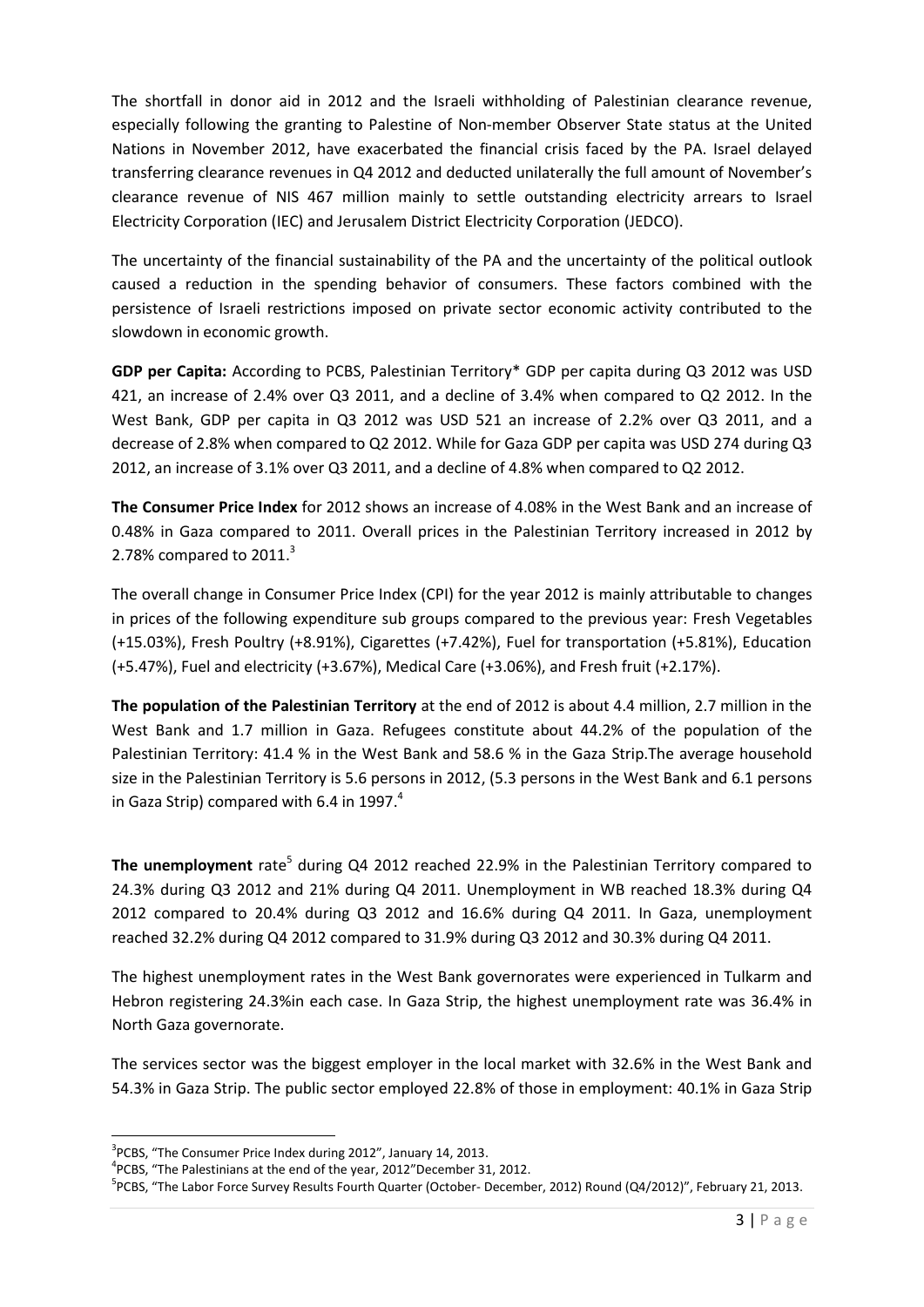and 15.7% in the West Bank. The average daily wage for wage earners in the West Bank was NIS 88.0 compared with NIS 63.1 in Gaza Strip.

| Table 2. Labor Force Component, Q4 2012. |                    |            |                     |            |            |  |  |
|------------------------------------------|--------------------|------------|---------------------|------------|------------|--|--|
| <b>Region</b>                            | <b>Labor Force</b> |            | <b>Unemployment</b> |            | Employment |  |  |
|                                          | Number             | Percentage | Number              | Percentage | Number     |  |  |
| <b>Palestinian Territory</b>             | 1,137,300          | 22.9%      | 260,400             | 77.1%      | 876,900    |  |  |
| <b>West Bank</b>                         | 761,500            | 18.3%      | 139,400             | 81.7%      | 622,100    |  |  |
| Gaza                                     | 375,800            | 32.2%      | 121,000             | 67.8%      | 254,800    |  |  |

**External Trade<sup>6</sup> :** Palestinian exports of goods for the period (Jan-Nov) 2012 amounted to USD 676.8 million with a monthly average of USD 61.5 million, compared to USD 692 million for the same period 2011, decreasing by 2.2%. On the other hand, imports during Jan-Nov amounted to USD 3.85 billion with a monthly average of USD 350 million, compared to USD 4.17 billion for the same period in 2011, declining by 7.7%. The trade deficit reached USD 246 million in November 2012 for a total trade deficit for Jan-Nov 2012 of USD 3.17 billion. When compared to the same period 2011, the total trade deficit declined by 8.8%. The decline in Palestinian total trade reflects the slowdown in economic growth in the first nine months of 2012 compared to the same period 2011. There is also a small deficit in the service sector in Q1/12-Q3/12 (\$271 million), a small increase over same period 2011 (\$217 million).

Most of the deficit in goods and services is offset by Palestinian workers remittances from work in Israel (about \$ 1.1 billion estimated for 2012), from current transfers from abroad (donor support to the PA budget and UN agencies (about  $$ 1.6$  billion estimated for 2012) and capital inflows such as development financing from donors and foreign direct investment (about \$ 700 million)

| Table 3. External Trade 2012, USD million. |                                                |           |         |  |  |  |
|--------------------------------------------|------------------------------------------------|-----------|---------|--|--|--|
|                                            | Jan-Nov<br>Jan-Nov<br>% change<br>2011<br>2012 |           |         |  |  |  |
| <b>Exports</b>                             | 676.8                                          | 691.8     | $-2.2%$ |  |  |  |
| <b>Imports</b>                             | 3851.6                                         | 4172.8    | $-7.7%$ |  |  |  |
| <b>Trade Balance</b>                       | $-3174.8$                                      | $-3481.0$ | $-8.8%$ |  |  |  |

**Exchange Rate:** While the 2012 budget exchange rate was projected at US \$ 1 = NIS 3.8, the NIS has depreciated slightly against the US dollar during 2012 bringing the average exchange rate up to the end of the year to US  $$1 = NIS 3.85$ 

1

<sup>6</sup> PCBS, Palestinian Registered\* External Trade in Goods, November 2012.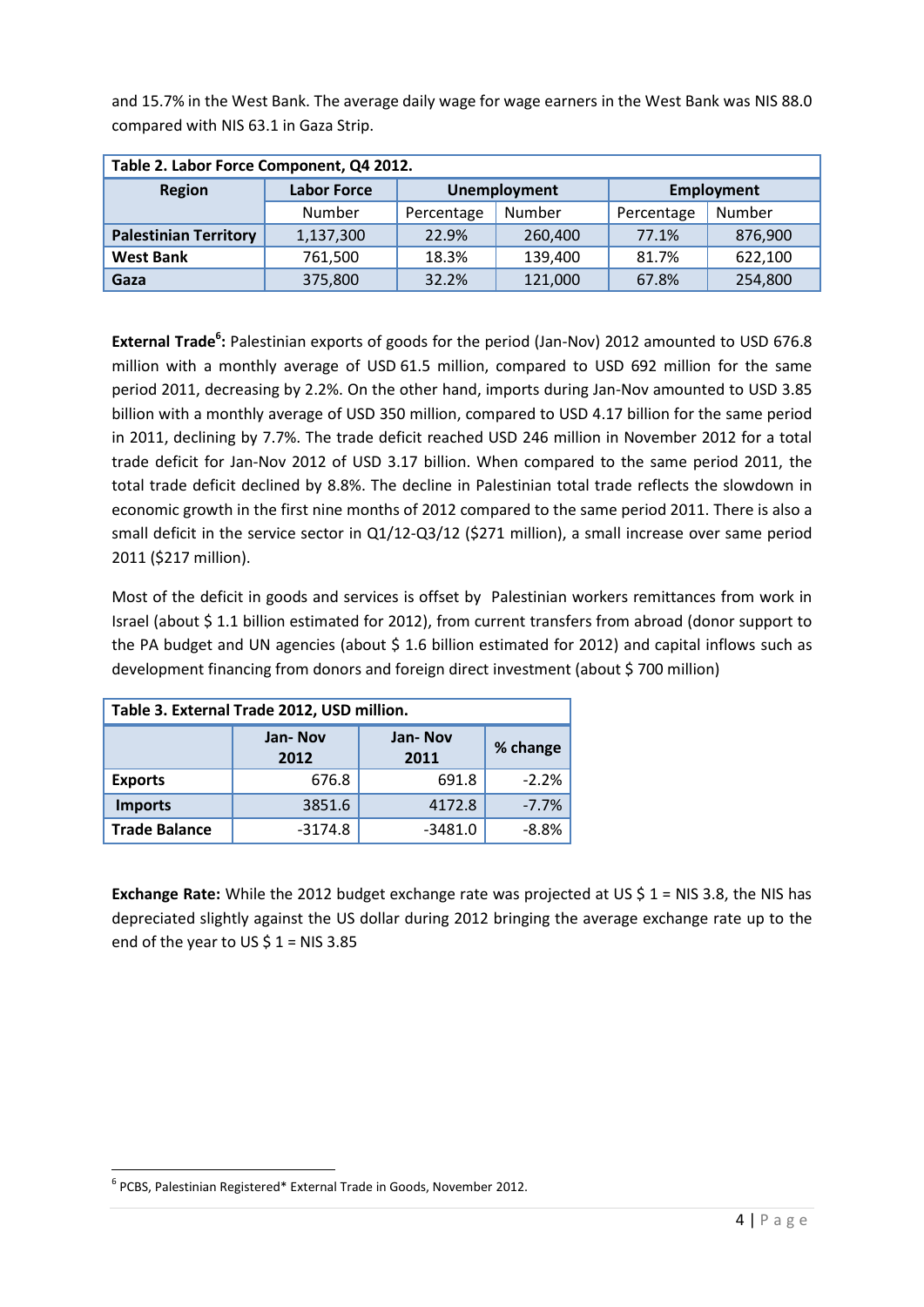#### **Section 2: Fiscal Operations Full Year 2012**

## **A. Budget execution highlights:**

While the 2012 original budget had a recurrent budget deficit target of NIS 3.62 billion, the actual 2012 recurrent budget deficit amounted to NIS 5.6 billion. Consequently, the Cabinet approved a supplementary budget of NIS 950 million (\$250 million) financed through domestic bank borrowing to cover additional expenditures, of which around NIS 510 million were actually allocated. The allocation of the supplementary budget by economic classification was as follows: NIS 18 million for wages and salaries, NIS 389 million for operational expenditures, mainly to cover arrears to the health sector, and NIS 103 million for transfer expenditures. (Check table 4)

- The **Total Budget Deficit** for the year 2012 amounted to NIS 6.54 billion (USD 1.698 billion) which was above the budget target<sup>7</sup> by NIS 1.08 billion. The recurrent budget deficit amounted to NIS 5.6 billion (approximately USD 1.45 billion) which was above the budget target by NIS 1.47 billion. The **recurrent budget deficit** is reduced to **NIS 5.14 billion (approximately USD 1.33 billion)** if **NIS 468 million of debt repayment under** Net lending is excluded. This debt repayment was incurred as a result of the unilateral action by Israel to deduct payments of the advances provided to the PA during the year (NIS 35 million and NIS 55 million), in addition to allocating NIS 437 million of November's clearance revenue to JEDCO and IEC to repay previous electricity debt.
- **Gross Revenues** in the year 2012 amounted to around NIS 8.42 billion, which was below the budget target by NIS 524 million (6%), mainly due to shortfalls in domestic tax and clearance revenues by NIS 272 million (13%) and NIS 242 million (4%) respectively.
- **Total Expenditures and Net Lending** in the year 2012 amounted to around NIS 13.6 billion, which is above the budget target by NIS 969 million (8%). When we exclude NIS 468 million from net lending mentioned earlier, total expenditure and net lending would exceed the budget target by NIS 501 million.
- **The Wage Bill** in 2012 amounted to NIS 6.81 billion which was on track with the budget target. Since this is the largest expenditure item, the PA pursued a tight budgetary policy to keep it within budgetary appropriations.
- **Non-wage Expenditures** of NIS 5.7 billion were above the budget target by NIS 316 million. While operational expenditures and minor capital spending fell short from their budget targets by NIS 91 million and NIS 52 million respectively, transfers exceeded the budget target by NIS 459 million due to the inclusion of pension liabilities to security retirees which were not originally budgeted.
- **Net Lending** amounted to NIS 1.07 billion and was substantially above the budget target by NIS 672 million, mainly due to Israeli deductions from clearance advances and full deduction of November's clearance revenues (NIS 467 million) to repay previous electricity debt. When these deductions are excluded from the calculation, net lending is reduced to NIS 604 million which is about NIS 200 million above the budget target. Higher electricity prices and the increased monthly Israeli electricity deductions from clearance revenue also contributed to increasing net

 $\overline{a}$ 

 $7$  Budget target is the 2012 approved annual budget.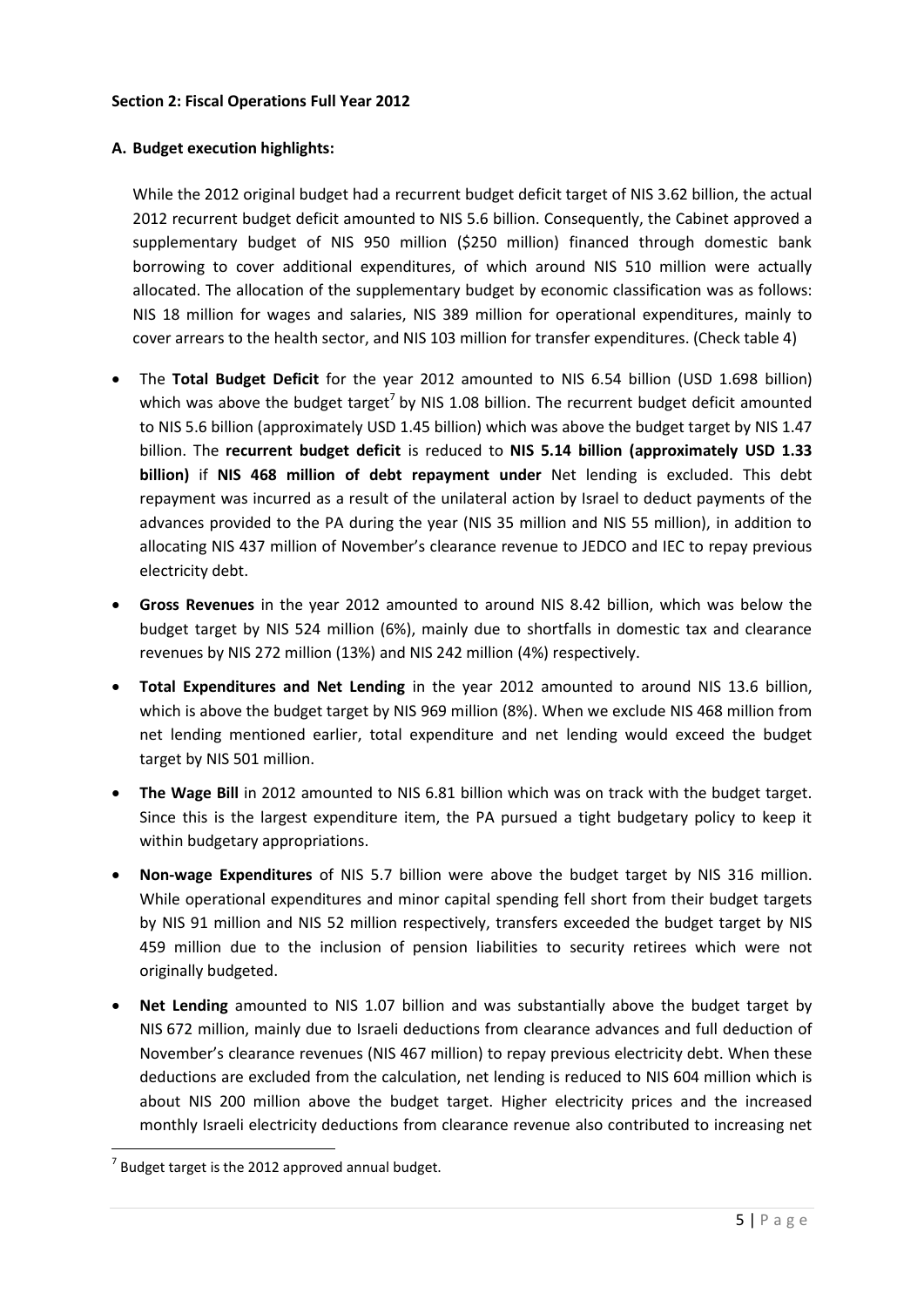lending in 2012. In fact, progress in bill collection is greater than what is reflected by Net Lending data.

- **Budget Support** disbursement for the full year 2012 was 78% of the amount budgeted to finance the recurrent budget deficit target and amounted to USD 761 million, while **development projects financing** of NIS 601 million was below the 2012 budget target by NIS 539 million, reaching only 53% of the budget target.
- **Domestic Debt Stock** level by end 2012 reached NIS 5.14 billion, as the Treasury increased its **domestic debt** by NIS 996 million as a result of additional borrowing from commercial banks during the year 2012.
- **Total Net Accumulation of Arrears** for the year 2012 reached NIS 2.23 billion, including development expenditures arrears of NIS 124 million and tax refund arrears of NIS 239 million. Arrears to the private sector have accumulated to NIS 741 million.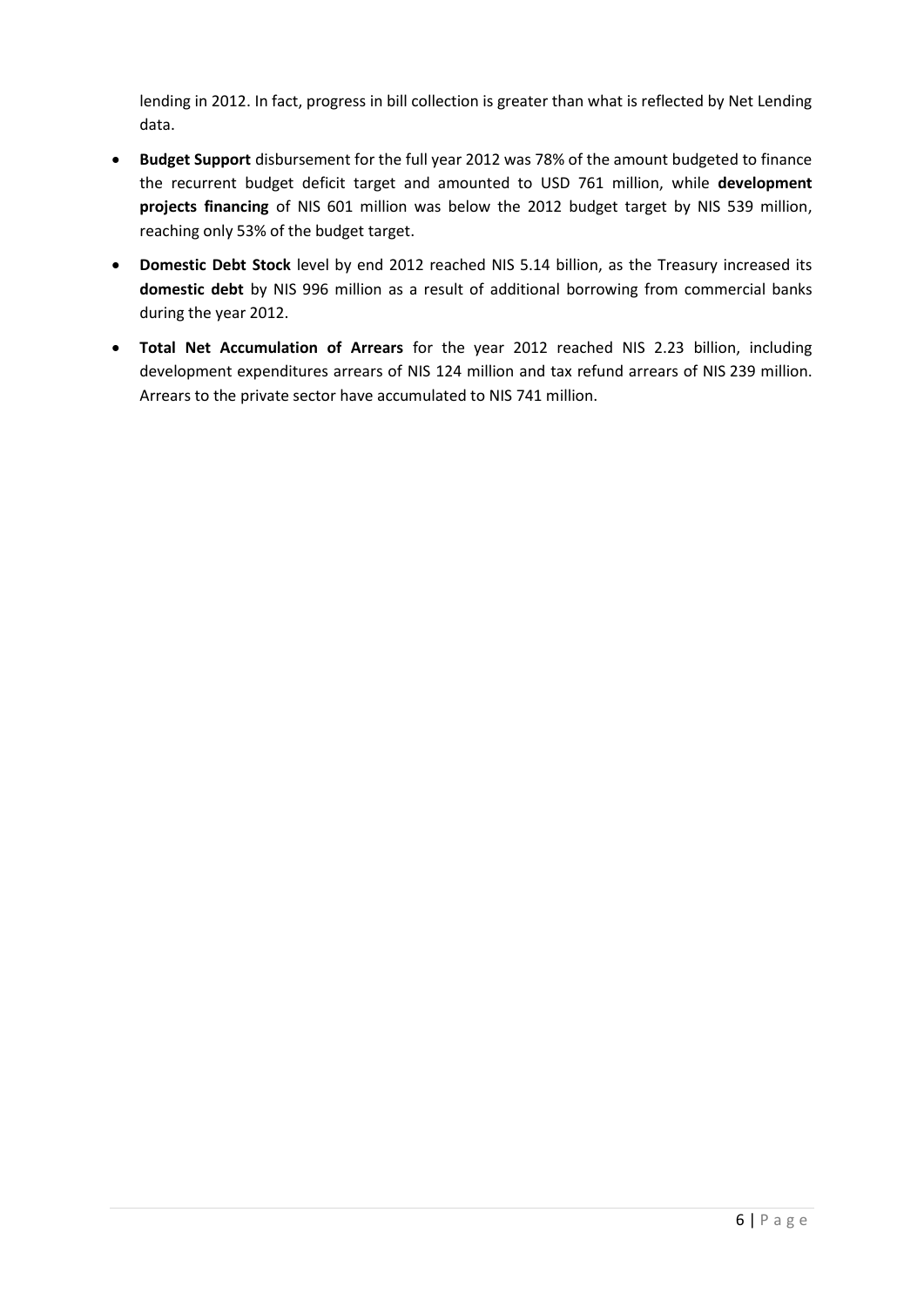| Table 4. Consolidated Fiscal Operation Analysis of Q4 2012 and FY 2012 on Commitment Basis. |          |                        |                        |                 |                          |                        |                                               |
|---------------------------------------------------------------------------------------------|----------|------------------------|------------------------|-----------------|--------------------------|------------------------|-----------------------------------------------|
|                                                                                             | Q4 2012  | Q4 12<br>over Q3<br>12 | Q4 12<br>over Q4<br>11 | FY 2012         | <b>2012 over</b><br>2011 | <b>Budget</b><br>2012* | Share of<br>2012<br>approved<br><b>Budget</b> |
|                                                                                             | NIS mill | %                      | $\%$                   | <b>NIS mill</b> | %                        | NIS mill               | %                                             |
| <b>Gross Revenues</b>                                                                       | 2063     | -6%                    | 5%                     | 8423.4          | 8.9%                     | 8947                   | 94%                                           |
| <b>Total Revenue</b>                                                                        | 1910     | $-10%$                 | 3%                     | 7989.4          | 9.1%                     | 8493                   | 94%                                           |
| <b>Tax</b>                                                                                  | 464.7    | 9%                     | 1%                     | 1852.0          | 7.3%                     | 2124                   | 87%                                           |
| <b>Income Tax</b>                                                                           | 114.1    | $-14%$                 | 26%                    | 661.7           | 39.5%                    | ------                 |                                               |
| Value Added Tax                                                                             | 199.6    | 25%                    | $-13%$                 | 675.5           | $-0.3%$                  | ------                 |                                               |
| Customs                                                                                     | 35.5     | 2%                     | $-44%$                 | 158.7           | $-36.7%$                 | ------                 |                                               |
| Excises on tobacco                                                                          | 113.1    | 19%                    | 52%                    | 337.2           | 8.5%                     | ------                 |                                               |
| Excises on beverage                                                                         | 1.4      | -76%                   | 24%                    | 8.6             | 155.9%                   |                        |                                               |
| Property Tax                                                                                | $1.0\,$  | 1%                     | $-22%$                 | 10.3            | 1.9%                     | ------                 |                                               |
| <b>Nontax</b>                                                                               | 184.8    | -43%                   | $-6%$                  | 954.4           | 4.3%                     | 963                    | 99%                                           |
| <b>Civil Registration Fees</b>                                                              | 5.9      | $-31%$                 | $-54%$                 | 43.6            | $-35.9%$                 | ------                 |                                               |
| Health Insurance                                                                            | 39.5     | $-4%$                  | 1%                     | 169.7           | 4.5%                     | ------                 |                                               |
| Transportation                                                                              | 19.5     | $-10%$                 | $-7%$                  | 90.2            | $-1.0%$                  |                        |                                               |
| Licenses                                                                                    | 40.8     | $-15%$                 | $-34%$                 | 189.9           | $-8.6%$                  | ------                 |                                               |
| Other charges and fees                                                                      | 78.1     | -6%                    | 25%                    | 341.1           | 51.0%                    |                        |                                               |
| <b>Investment Profits</b>                                                                   | 1.0      |                        |                        | 119.9           | $-25.1%$                 | ------                 |                                               |
| <b>Clearance Revenue</b>                                                                    | 1413.6   | $-2%$                  | 8%                     | 5617.0          | 10.2%                    | 5859                   | 96%                                           |
| Customs                                                                                     | 512      | $-2%$                  | 9%                     | 1974.0          | 9.5%                     | ------                 |                                               |
| Value Added Tax                                                                             | 469      | 3%                     | 13%                    | 1861.0          | 14.9%                    | ------                 |                                               |
| <b>Petroleum Excises</b>                                                                    | 421      | $-10%$                 | 0%                     | 1758.1          | 7.5%                     |                        |                                               |
| Purchase Tax                                                                                | 7.7      |                        |                        | 15.0            |                          | ------                 |                                               |
| <b>Income Tax</b>                                                                           | 3.3      |                        |                        | 8.8             | $-70.1%$                 | ------                 |                                               |
| Other                                                                                       | 0.0      |                        |                        | 0.0             |                          | ------                 |                                               |
| Tax refunds (-)                                                                             | 153.5    | 92%                    | 41%                    | 434.0           | 4.2%                     | 454                    | 96%                                           |
| <b>Total Expenditure and Net</b>                                                            | 3819     | 15%                    | 22%                    | 13593.0         | 14.3%                    | 12624                  | 108%                                          |
| <b>Wage Expenditure</b>                                                                     | 1678.5   | -4%                    | 6%                     | 6812.1          | 6.8%                     | 6831                   | 100%                                          |
| Nonwage Expenditure                                                                         | 1593     | 13%                    | 11%                    | 5709.0          | 13.8%                    | 5393                   | 106%                                          |
| <b>Operational Expenditure</b>                                                              | 659.7    | 8%                     | 28%                    | 2257.4          | 26.0%                    | 2349                   | 96%                                           |
| <b>Transfers</b>                                                                            | 925.0    | 16%                    | 4%                     | 3425.6          | 8.2%                     | 2966                   | 115%                                          |
| Minor Capital                                                                               | 8.5      | 11%                    | -49%                   | 25.9            | $-55.3%$                 | 78                     | 33%                                           |
| <b>Net Lending</b>                                                                          | 547.5    | 178%                   | 238%                   | 1072.0          | 114.0%                   | 400                    | 268%                                          |
| <b>Current Balance</b>                                                                      | $-1910$  | 59%                    | 49%                    | $-5603.7$       | 22.4%                    | $-4131$                | 136%                                          |
| Development Expenditure                                                                     | 288.9    | 15%                    | $-13%$                 | 937.0           | $-29.3%$                 | 1330                   | 70%                                           |
| <b>Balance</b>                                                                              | $-2199$  | 52%                    | 36%                    | $-6540.7$       | 10.8%                    | $-5461.2$              | 120%                                          |
| <b>Financing</b>                                                                            | 2199     | 52%                    | 36%                    | 6540.7          | 10.8%                    | 5461                   | 120%                                          |
| <b>Budget Support</b>                                                                       | 751.3    | 4%                     | 52%                    | 2985.5          | 2.4%                     | 3811                   | 78%                                           |
| <b>Development Financing</b>                                                                | 211.8    | 1%                     | 164%                   | 601.1           | $-0.6%$                  | 1140                   | 53%                                           |
| Net Domestic Bank                                                                           | 913.1    |                        |                        | 489.8           | 46.6%                    | 511                    |                                               |
| <b>Expenditure Arrears (Net</b>                                                             | 713.9    |                        |                        | 1987.0          |                          | ------                 |                                               |
| Net Clearance                                                                               | 217.7    |                        |                        | $-479.2$        |                          |                        |                                               |
| Tax Refunds (Arrears)                                                                       | 88.1     |                        |                        | 239.4           |                          |                        |                                               |
| Nontax Refund                                                                               | 0.0      |                        |                        | $-59.3$         |                          |                        |                                               |
| Residual                                                                                    | $-261.8$ |                        |                        | $-182.1$        |                          |                        |                                               |
|                                                                                             |          |                        |                        |                 |                          |                        |                                               |

Budget 2012\* including the supplementary budget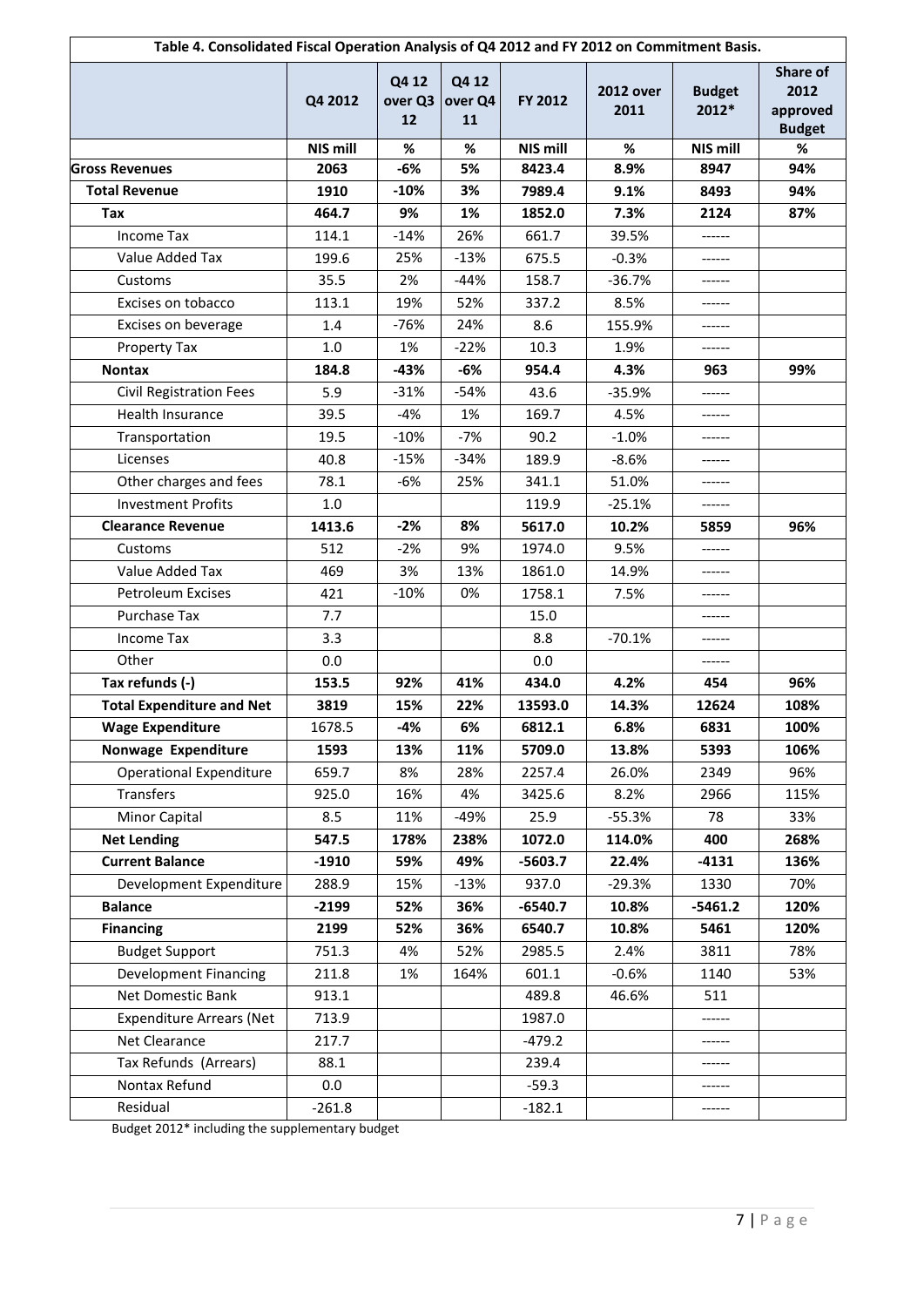#### **B. Revenues**

**Gross PNA revenues** for the full year 2012 amounted to NIS 8.42 billion growing by 8.9% over 2011**.**  While in Q4 2012, Gross revenues amounted to around NIS 2.06 billion, decreasing compared to Q3 2012 by 6% while increasing compared to Q4 2011 by 5%. Gross revenues for 2012 were below their budget target by around 6% (NIS 524 million).

**Total net revenue** amounted to NIS 7.99 billion in 2012, an increase of 9.1% compared to 2011. Total net revenues mobilized during Q4 2012, of NIS 1.91 billion decreased by 10% compared to Q32012, but showed an increase of 3% over Q4 2011. Total net revenues obtained in 2012, were below the budget target by 6% due to the shortfall of tax revenues, non-tax revenues, and clearance revenues by 13%, 1% and 4% respectively, below their budget targets.

G**ross revenue** performance during 2012 was is in line with economic growth. Given that nominal GDP growth in the West Bank, which is the source of most of PNA's revenues, is projected to reach about 8% during the same period (5% real growth and 3% price increases). Despite the good performance of **gross revenues** and **net revenues**, both were below their budget targets.

Gross revenues fell short of the budget target by NIS 524 million and grew by 8.9% compared to 15.6% growth set as the budget target. This target assumed there would be an increase in VAT revenues after reaching an agreement with the Israeli authorities which, however, did not materialize. Moreover, the economic growth in the West Bank, which generates most of PNA's revenues, is expected to slow down by the end of the year, given the withdrawal of fiscal stimulus through fiscal retrenchment and the uncertainty about the financial sustainability of the PA which inhibits private sector activity and causes households to reduce their spending. The delay in paying November and December 2012 salaries to PA employees also caused a decline in household consumption during Q4 2012 which is expected to slow down economic growth in West Bank GDP in 2013.

**Domestic tax revenue** of NIS 465 million during Q4 2012 increased by 9% and 1% over domestic tax revenue collected in Q3 2012 and Q4 2011 respectively.The increase in domestic tax in Q4 2012 over Q3 2012 can be mainly attributed to the increase in domestic VAT collection efforts and the increase in the excise on tobacco during the fourth quarter. For the full year, domestic tax revenues amounted to NIS 1.85 billion, an increase of 7.3% over the year 2011, but slightly less than nominal GDP growth in West Bank which is projected at 8% for 2012.

In 2012, the PA continued its institutional reform efforts aimed to raise domestic tax revenue through unifying the customs and VAT departments and undergoing improvements in the Large Taxpayer Unit (LTU) staffing and management, as well as the establishment of the Palestinian Revenue Council in the second half of 2012. The Revenue Council developed a comprehensive action plan to reform tax administration that has subsequently been approved early in 2013.

A breakdown of the four major domestic tax categories reveals the following rates of increase during 2012: Income tax: 39.5%, Value added tax: -0.3%, Customs: - 36.7%, Excises on tobacco: 8.5%

Income tax which contributed about 36% of domestic tax and around 8% of gross revenues in 2012, increased by 39.5% over the year 2011 reaching NIS 662 million in 2012. This is partly due to advances paid by the taxpayers on the new tax bracket of 20% for individual and corporate income exceeding NIS 125,000 annually introduced on January  $1<sup>st</sup>$  2012. In addition to income tax payments,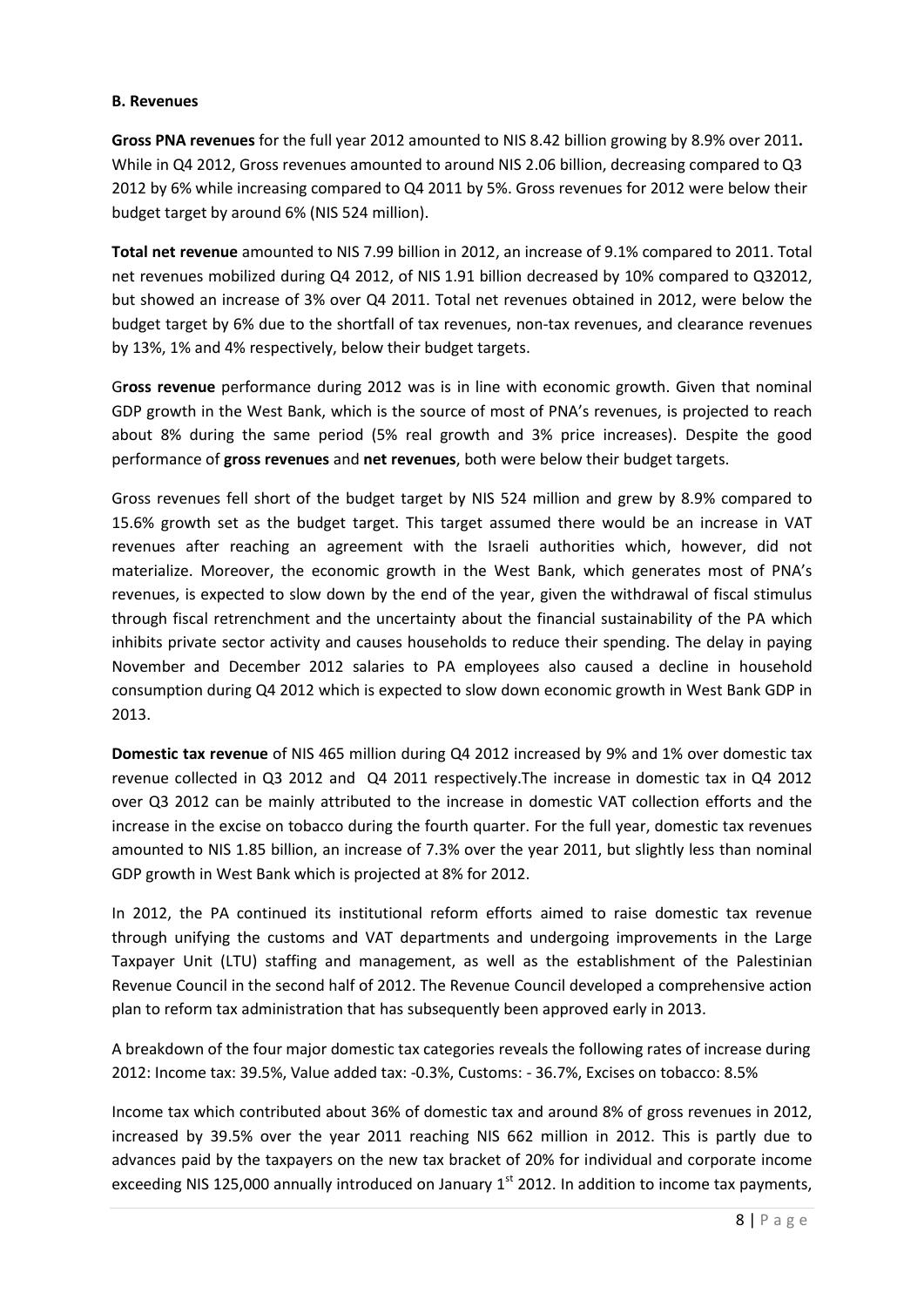15 companies suspended their income tax exemptions under the investment promotion law for two years (2012-2013) and contributed about NIS 50 million in 2012. Excluding the suspension of tax exemption, income tax receipts increased by around 29% in 2012 reflecting improved tax compliance and efforts of settling tax cases with companies falling under the LTU.

In Q4 2012, income tax revenue amounted to NIS 114 million, a decrease of 14% over Q3 2012 based on the yearly trend of income tax, and an increase of 26% over Q4 2011.

Domestic VAT during Q4 2012 was around NIS 200 million, an increase of 27% over Q3 2012 largely as a result of the receipt of NIS 30 millions from Jawwal Telecommunication company. By contrast, VAT in Q4 2012 declined by 12% over Q4 2011. For the full year, domestic VAT reached NIS 676 million, a decline of 0.3% compared to the year 2011. The decline in VAT collection in 2012 can be explained by several factors:

(1) the increase of Domestic VAT applied on September  $1<sup>st</sup>$  2012 from 14.5% to 15% following the increase in VAT in Israel (according to Paris Protocol, the difference between VAT rates in Israel and Palestine should not exceed two percentage points). While there has been a half percentage point increase in the VAT rate, merchants' deductions from their VAT liabilities also increased with the widening of the difference between VAT rates in Israel and Palestine from 1.5% to 2%.

(2) The lack of VAT payments compared to 2011 by large corporates in 2012 such as Jawwal Telecommunication company and the Arab Bank.

(3) A number of large companies (falling under the LTU) withheld VAT payments (around NIS 40 million) because they have not been paid by the PNA due to shortages of funds for supplies and services delivered.

Excise tax revenue on tobacco reached NIS 113 million during Q4 2012, a significant increase over Q3 2012 and Q4 2011 of 19% and 52% respectively. Excise taxes on tobacco for the full year 2012 increased by 8.5% over 2011 as a result of MoF's decision to increase excise tax rate on tobacco by 20% in late July, following the Israeli tax increase.

**Nontax revenue** of NIS 183.8 million (excluding PIF investment profits) during Q42012 decreased compared to Q3 2012 and Q4 2011 by 10% and 6% respectively.For the year 2012, nontax revenue (excluding dividends) amounted to NIS 835 million, increasing by 10.5% over 2011.

Investment profits received from PIF in 2012 amounted to NIS 120, exceeding the annual budget target of NIS 95 million, making up for the shortfall in non tax revenues. Overall, by the year end, non-tax receipts were on track with the budget target.

**Clearance revenues**, which account for two thirds of total PNA revenues, amounted to NIS 1.41 billion in Q4 2012, a decrease of 3% over Q3 2012, and an increase by 8% over Q4 2011. Clearance revenues in 2012 amounted to NIS 5.62 billion (on a commitment basis), an increase of 10.2% over 2011. The three main categories of clearance revenues, namely customs, VAT, and petroleum taxes increased in 2012 by 9.5%, 14.9% and 7.5% respectively, when compared to 2011. Clearance revenues for 2012 fell behind the budget target by 4% or NIS 242 million.

On the issue of reaching an agreement with Israel to reduce clearance leakages and enhance revenue collection by the end of 2012, all technical meetings between the two parties were suspended in mid November 2012 unilaterally by Israel, in retaliation to the Palestinian UN bid for statehood, and no agreement was reached in 2012.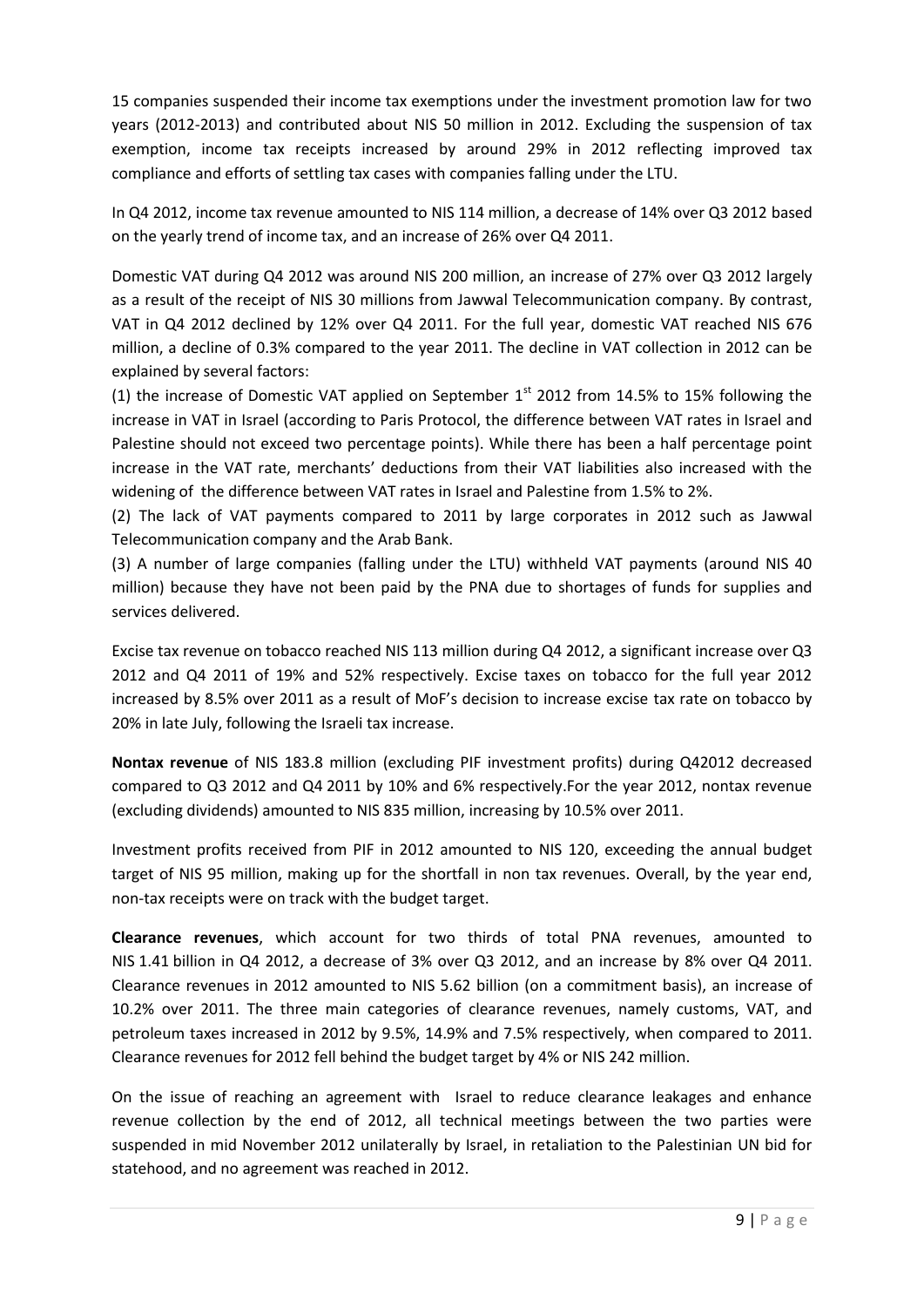**Tax refunds** in 2012 on a commitment basis amounted to NIS 434 million, which was below its budget target by NIS 20 million (4%). During Q4 2012, NIS 153.5 million was committed, an increase over Q3 2012 and Q4 2011 by 92% and 41% respectively.

**C**. **Expenditures and Net Lending** during Q4 2012 amounted to NIS 3.82 billion, an increase of 12% and 23% over the expenditure level in Q3 2012 and Q4 2011 respectively.

For the full year 2012, total expenditures and net lending reached NIS 13.6 billion (including the payment of NIS 468 for previous electricity debts to IEC and JEDCO by Israel), which were above the 2012 budget target by NIS 969 million (8%), as non-wage expenditures and net lending both exceeded their budget targets. When compared to the previous year 2011, total expenditure and net lending showed an increase of 14.3%.

| Table 5. Sector Recurrent expenditure budget execution Jan- Dec 2012, NIS million. |                        |            |               |  |  |  |
|------------------------------------------------------------------------------------|------------------------|------------|---------------|--|--|--|
| <b>Sectors</b>                                                                     | <b>Recurrent Total</b> | 2012       |               |  |  |  |
|                                                                                    | <b>Expenditures</b>    | Budget*    | <b>Budget</b> |  |  |  |
| <b>Central Administration</b>                                                      | 804,391                | 819,943    | 98%           |  |  |  |
| <b>Security and Public Order</b>                                                   | 4,201,029              | 3,812,871  | 110%          |  |  |  |
| <b>Financial Affairs</b>                                                           | 1,001,730              | 1,101,401  | 91%           |  |  |  |
| <b>Foreign Affairs</b>                                                             | 234,930                | 235,517    | 100%          |  |  |  |
| <b>Economic Development</b>                                                        | 261,173                | 330,361    | 79%           |  |  |  |
| <b>Social Services</b>                                                             | 5,292,393              | 5,597,022  | 95%           |  |  |  |
| <b>Cultural and Information Services</b>                                           | 176,681                | 234.679    | 75%           |  |  |  |
| <b>Transport and Communication Services</b>                                        | 85,016                 | 92,500     | 92%           |  |  |  |
| <b>Total</b>                                                                       | 11,854,745             | 12,224,293 | 99%           |  |  |  |

\*Including the Supplementary Budget.

**Wage expenditure** amounted to NIS 1.68 billion during Q4 2012, a decrease of 4% when compared with Q3 2012, and an increase of 5% when compared to Q4 2011. The wage bill during 2012 remained within the budget target, and amounted to NIS 6812 million, which is an increase of 6.8% over the year 2011. This increase reflects the annual mandated increase of 1.25% and the cost of living allowance that were paid in early 2012. In addition, it reflected the net increase in employment of 1,165 employees which is less than 3,000 employees budgeted in 2012. The reduction in PA's employment compared to the target followed the presidential decree of freezing all hiring and promotions on August  $25^{th}$  2012.

| Table 6. Budget Execution Jan- Dec 2012, Wages and Salaries by Sector, NIS million. |                  |                     |               |  |  |  |
|-------------------------------------------------------------------------------------|------------------|---------------------|---------------|--|--|--|
| <b>Sectors</b>                                                                      | <b>Wages and</b> | % of Sector<br>2012 |               |  |  |  |
|                                                                                     | <b>Salaries</b>  | Budget*             | <b>Budget</b> |  |  |  |
| <b>Central Administration</b>                                                       | 372,852          | 349,041             | 107%          |  |  |  |
| <b>Security and Public Order</b>                                                    | 3,089,202        | 3,037,340           | 102%          |  |  |  |
| <b>Financial Affairs</b>                                                            | 223,842          | 230,311             | 97%           |  |  |  |
| <b>Foreign Affairs</b>                                                              | 134,137          | 123,616             | 109%          |  |  |  |
| <b>Economic Development</b>                                                         | 181,704          | 192,455             | 94%           |  |  |  |
| <b>Social Services</b>                                                              | 2,623,601        | 2,704,666           | 97%           |  |  |  |
| <b>Cultural and Information Services</b>                                            | 118,817          | 122,947             | 97%           |  |  |  |
| <b>Transport and Communication Services</b>                                         | 67,899           | 70,500              | 96%           |  |  |  |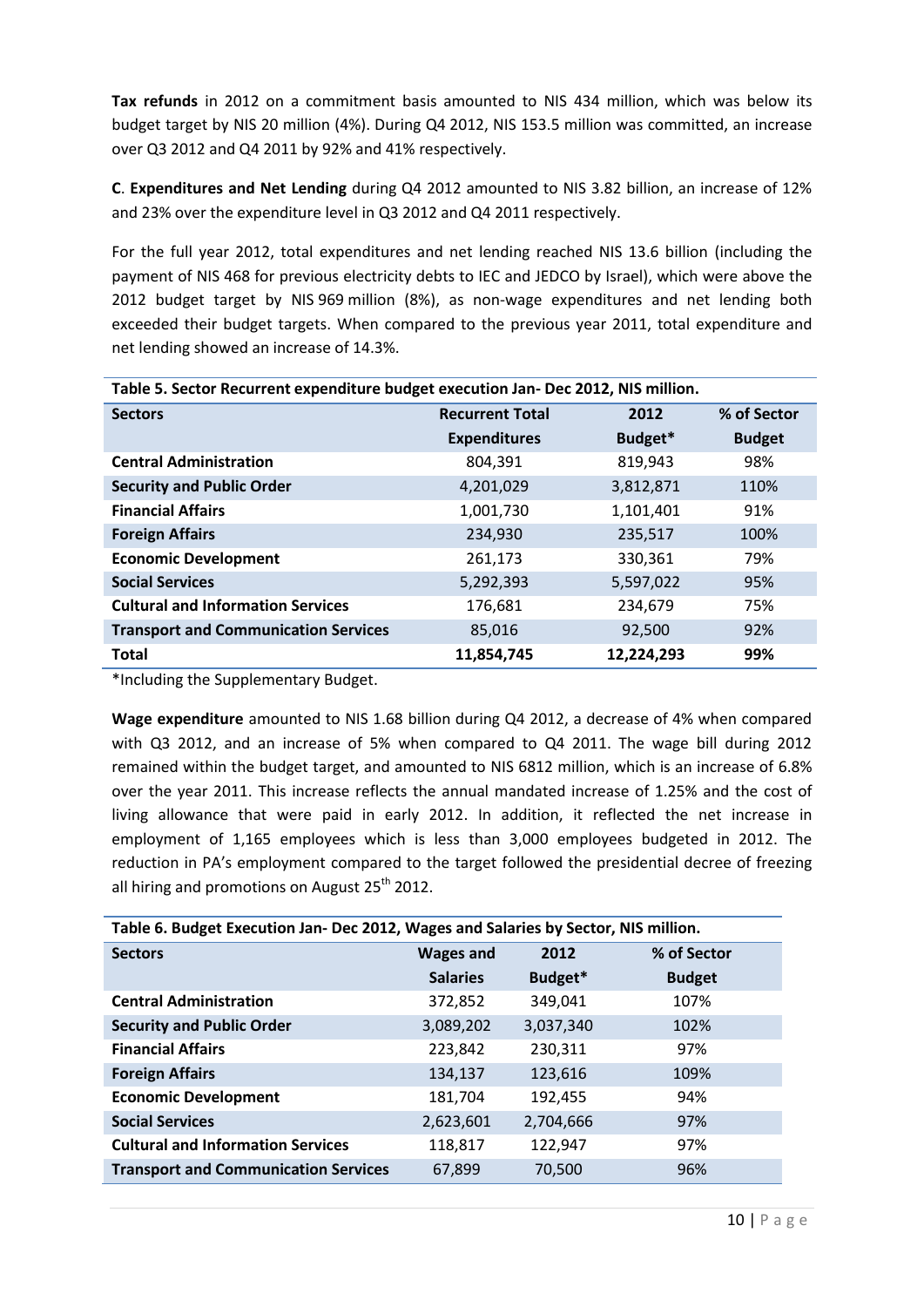| Total | 6,812,055 | 6,830,876 | 100% |
|-------|-----------|-----------|------|
|       |           |           |      |

\*Including the Supplementary Budget.

**Nonwage expenditures** during Q4 2012 reached NIS 1.59 billion, an increase over Q3 2012 and Q4 2011 by 14% and 19%, respectively. For the year 2012, it amounted to NIS 5.7 billion, an increase of 13.8% over the year 2011. Nonwage expenditures were above the budget target by 6% (NIS 316 million), due to the increase in transfer expenditures as a result of the unbudgeted pension payments to security sector retirees.

**Operational expenditures** amounted to NIS 660 million during Q4 2012, an increase over Q3 2012 and Q4 2011 by 14% and 54% respectively. In the year 2012, operational expenditures reached NIS 2.26 billion, which is below the 2012 budget target by 4% (NIS 91 million). When compared to the year 2011, operational expenditure showed an increase of 26%. The supplementary budget in 2012, of NIS 389 million, in operational expenditures covered arrears to the health sector suppliers.

## **Table 7. Budget Execution Jan- Dec 2012, Operational Expenditures by Sector, NIS million.**

| <b>Sectors</b>                              | <b>Operational</b> | 2012      | % of Sector   |
|---------------------------------------------|--------------------|-----------|---------------|
|                                             | <b>Expenditure</b> | Budget*   | <b>Budget</b> |
| <b>Central Administration</b>               | 281,173            | 319,385   | 88%           |
| <b>Security and Public Order</b>            | 292,928            | 338,296   | 87%           |
| <b>Financial Affairs</b>                    | 231,524            | 248,862   | 93%           |
| <b>Foreign Affairs</b>                      | 83,713             | 89,773    | 93%           |
| <b>Economic Development</b>                 | 27,501             | 46,612    | 59%           |
| <b>Social Services</b>                      | 892,668            | 1,198,721 | 74%           |
| <b>Cultural and Information Services</b>    | 43,613             | 91,941    | 47%           |
| <b>Transport and Communication Services</b> | 10,280             | 15,390    | 67%           |
| <b>Total</b>                                | 1,863,400          | 2,348,980 | 79%           |

\*Including the Supplementary Budget.

**Transfers** of NIS 925 million in Q4 2012 were higher than Q3 2012 and Q4 2011 by 13% and 3% respectively. For the year 2012 transfers amounted to NIS 3.43 billion, which was above the budget target by NIS 459 million (around 15%), due to unbudgeted pension payments to security sector retirees, and transfer payments to those affected by the latest Israeli offensive on Gaza.

| Table 8. Budget Execution Jan- Dec 2012, Transfer Expenditures by Sector, NIS million. |                    |           |               |  |  |  |
|----------------------------------------------------------------------------------------|--------------------|-----------|---------------|--|--|--|
|                                                                                        | <b>Transfer</b>    | 2012      | % of Sector   |  |  |  |
| <b>Sectors</b>                                                                         | <b>Expenditure</b> | Budget*   | <b>Budget</b> |  |  |  |
| <b>Central Administration</b>                                                          | 147,645            | 145,611   | 101%          |  |  |  |
| <b>Security and Public Order</b>                                                       | 815,350            | 411,925   | 198%          |  |  |  |
| <b>Financial Affairs</b>                                                               | 545,782            | 617,928   | 88%           |  |  |  |
| <b>Foreign Affairs</b>                                                                 | 13,620             | 16,928    | 80%           |  |  |  |
| <b>Economic Development</b>                                                            | 51,499             | 87,193    | 59%           |  |  |  |
| <b>Social Services</b>                                                                 | 1,770,842          | 1,670,135 | 106%          |  |  |  |
| <b>Cultural and Information Services</b>                                               | 10,992             | 10,461    | 105%          |  |  |  |
| <b>Transport and Communication Services</b>                                            | 6,566              | 6,260     | 105%          |  |  |  |
| <b>Total</b>                                                                           | 3,362,295          | 2,966,441 | 113%          |  |  |  |
| *Including the Sunnlementary Rudget                                                    |                    |           |               |  |  |  |

Including the Supplementary Budget.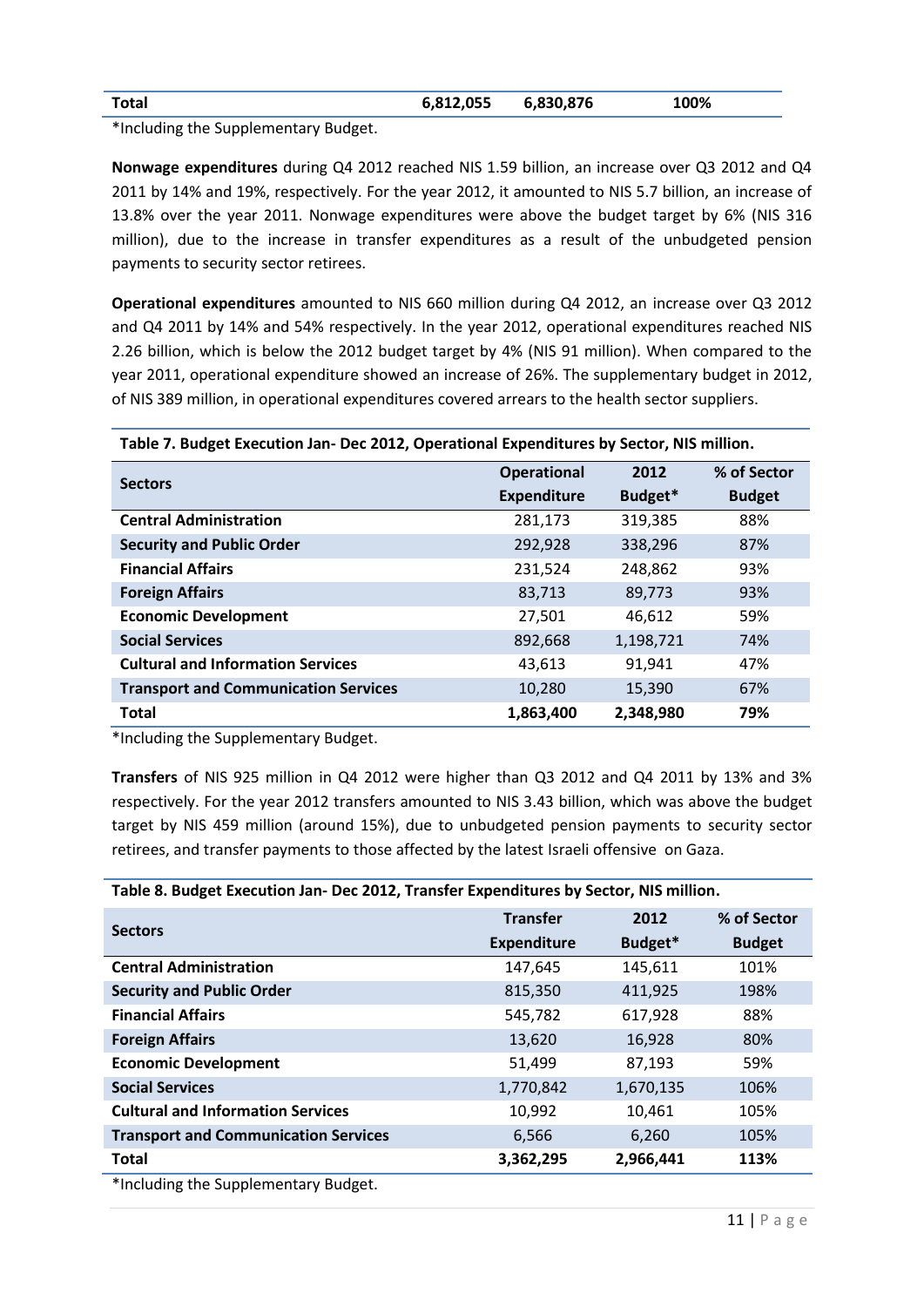**Minor capital expenditures** amounted to NIS 8.5 million during Q4 2012, an increase of 23% over Q3 2012 and a decrease of 44% over Q4 2011. For the full year 2012, minor capital spending amounted to NIS 26 million, a 55% decline over 2011. Minor capital expenditures were 67% below the 2012 budget target by NIS 56 million, as the PNA delayed capital spending due to shortage of funds and liquidity.

**Net lending** amounted to NIS 547 million in Q4 2012, marking a significant increase over the levels reached in Q3 2012 and over Q4 2011 by 117% and 207%. For the year 2012, net lending reached NIS 1.07 billion, an increase of 114% over the year 2011, and being above the 2012 budget target by NIS 672 million. The increase in net lending during 2012 can be partly attributed to increases in the Israeli electricity rates which were only passed on to Palestinian households with a lag. Also, some municipalities did not join NEDCO yet, thus these municipalities did not pass along the increases in the electricity rates to consumers.

Net lending is reduced to NIS 604 million, which is about NIS 200 million above the budget target when **NIS 468 million** of debt repayment for electricity is excluded. This amount was incurred as a result of the unilateral action by Israel to deduct payments of the advances provided to the PA during the year (NIS 35 million and NIS 55 million), in addition to allocating all November's clearance revenue of NIS 467 million to JEDCO and IEC to repay previous electricity debt.

**Development expenditures** channeled through the PNA Treasury amounted to NIS 937 million during 2012, which is below the budget target by NIS 393 million, and a decline over the levels of 2011 by 29%. Despite this decline, there was a shortage of external development financing by NIS 539 million prompting the Treasury to finance this amount from its own scarce resources. Development expenditures amounted to NIS 289 million during Q4 2012, which is an increase over Q3 2012 by 17% and a decrease over Q4 2011 by 16%.

# **D. Balance and Financing**

**Balance:** Due to the shortfall of revenues and the increase of expenditures in 2012, the recurrent budget deficit exceeded the budget target by 36% or NIS 1.47 billion, reaching NIS 5.6 billion (including the NIS 468 payment of electricity debts). The 2012 recurrent deficit was higher than last year's deficit by 22.4%. For Q4 2012, the recurrent deficit amounted to NIS 1.9 billion, an increase of 48% and 52% over Q3 2012 and Q4 2011, respectively. Nevertheless, the total balance for 2012 amounted to NIS 6.54 billion, which exceeded the 2012 budget target by 20%, and was larger than the 2011 total balance by 10.8%. The total balance, including development expenditures, was NIS 2.2 billion during Q4 2012, an increase over Q3 2012 and Q4 2011 by 43% and 37%, respectively.

The **recurrent budget deficit** is reduced to **NIS 5.14 billion (approximately USD 1.33 billion)** if **NIS 468 million** of Net lending is excluded as explained above. Therefore, the recurrent budget deficit in 2012 increased over the year 2011 by 12.2% (13.1% of GDP in 2011 and 13.5% of GDP in 2012).

**Financing:** In 2012, the PA witnessed further reduction in Budget Support, when donor aid dropped below USD 1 billion. When compared to the budget target, 2012 **budget support** was lower by 22%, around NIS 826 million. **Development projects financing** of NIS 601 million was below the 2012 budget target by NIS 539 million reaching only 53% of the budget target. As mentioned earlier, the external financing fell below actual expenditures which forced the Treasury to draw on its own